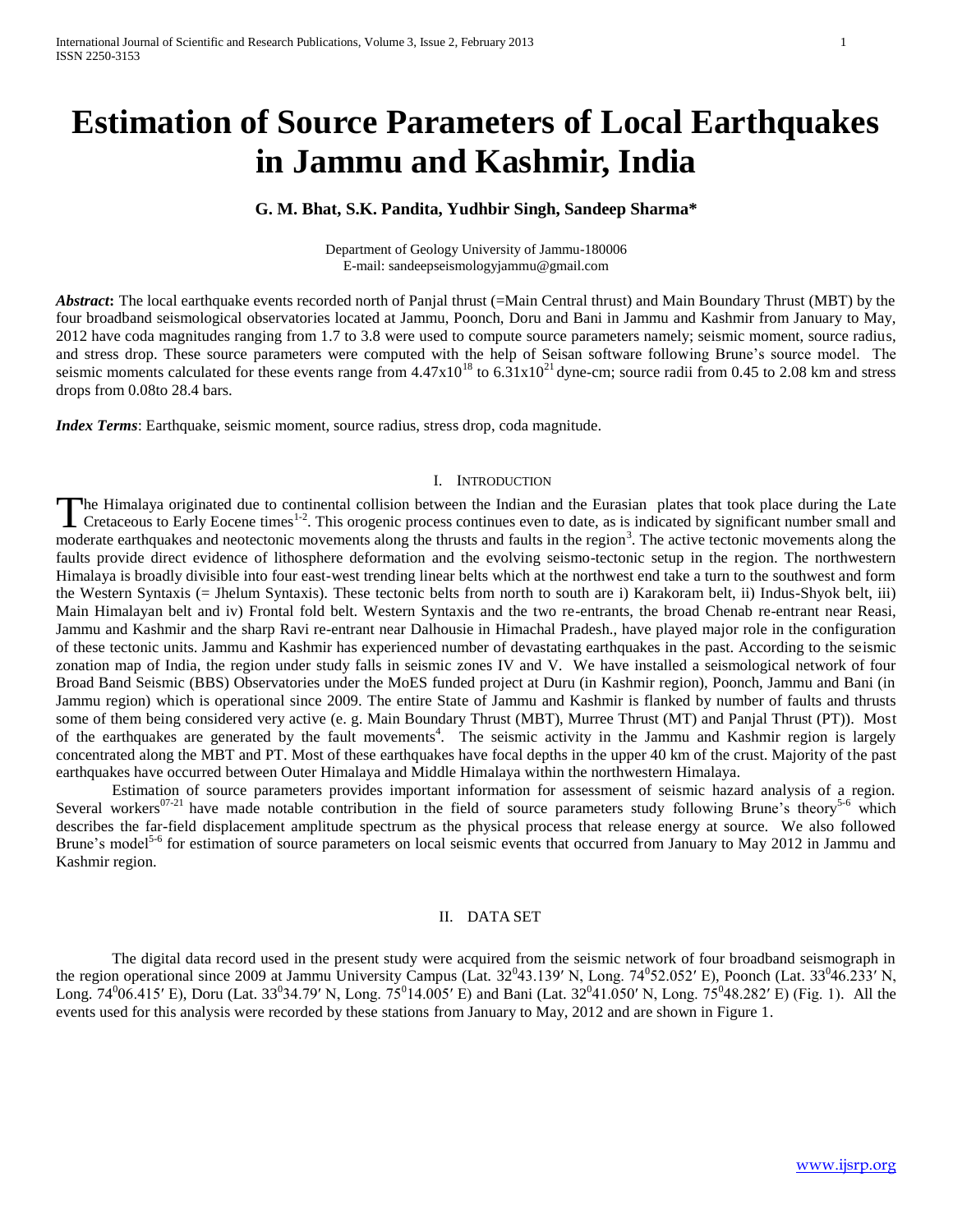

Fig. 1 Map showing the location of Seismic Observatories and local events recorded by these observatories.

#### III. METHODOLOGY

The P-wave and S-wave arrival time data (phase-data) of fourteen local earthquakes were measured from the digital seismograms obtained from seismological stations. The HYPOCENTER computer program<sup>22</sup> was employed for locating these local earthquakes and computations were carried out adopting the earthquake analysis software SEISAN<sup>23</sup>. The digital waveform data recorded from the four stations were converted into respective ground velocity and then rotated to obtain ground velocity in vertical, transverse and radial direction in order to obtain the arrival of phases directly from the source to observatories. The integration of the corresponding velocities gives the displacement waveform. The Shear Horizontal(SH) part of the signal was transformed to frequency domain to get displacement amplitude spectrum. The low frequency spectral level  $(\Omega_0)$  and corner frequency  $(f_c)$  were estimated from the displacement amplitude spectra. A frequency dependent attenuation  $(100f^{1.02})^{24}$  correction for the Himalayan region was applied. The source parameters: seismic moment, source radius and stress drop were calculated using the following expressions: Following Kellis-Borok<sup>25</sup> the seismic moment is estimated from the value of  $\Omega_0$  as:

Seismic Moment, 
$$
M_o = 4\pi \rho \beta^3 R \Omega o / R_{\theta \phi} S_a
$$
 (1)

Here  $\rho$  is the average density (=2.67 g/cm3),  $\beta$  is shear wave velocity in the source zone (=3.92 km/sec)<sup>26</sup>, R is the hypocentral distance,  $R_{\theta\phi}$  is the average radiation pattern (=0.63),  $S_a$  is free surface amplification (=2).

The source radius and stress drop are estimated followingBrune's model<sup>5-6</sup> as:

The source radius, 
$$
r = 2.34 \beta / 2\pi f_c
$$
 (2)  
The stress drop,  $\Delta_{\sigma} = 7 M_o / 16 r^3$  (3)

An example of recorded digital waveforms of an event is shown in Figure 2. The rotated transverse component of time history at a station along with its Shear Horizontal (SH) part marked by arrows and its displacement amplitude spectrum is shown in Figure 3.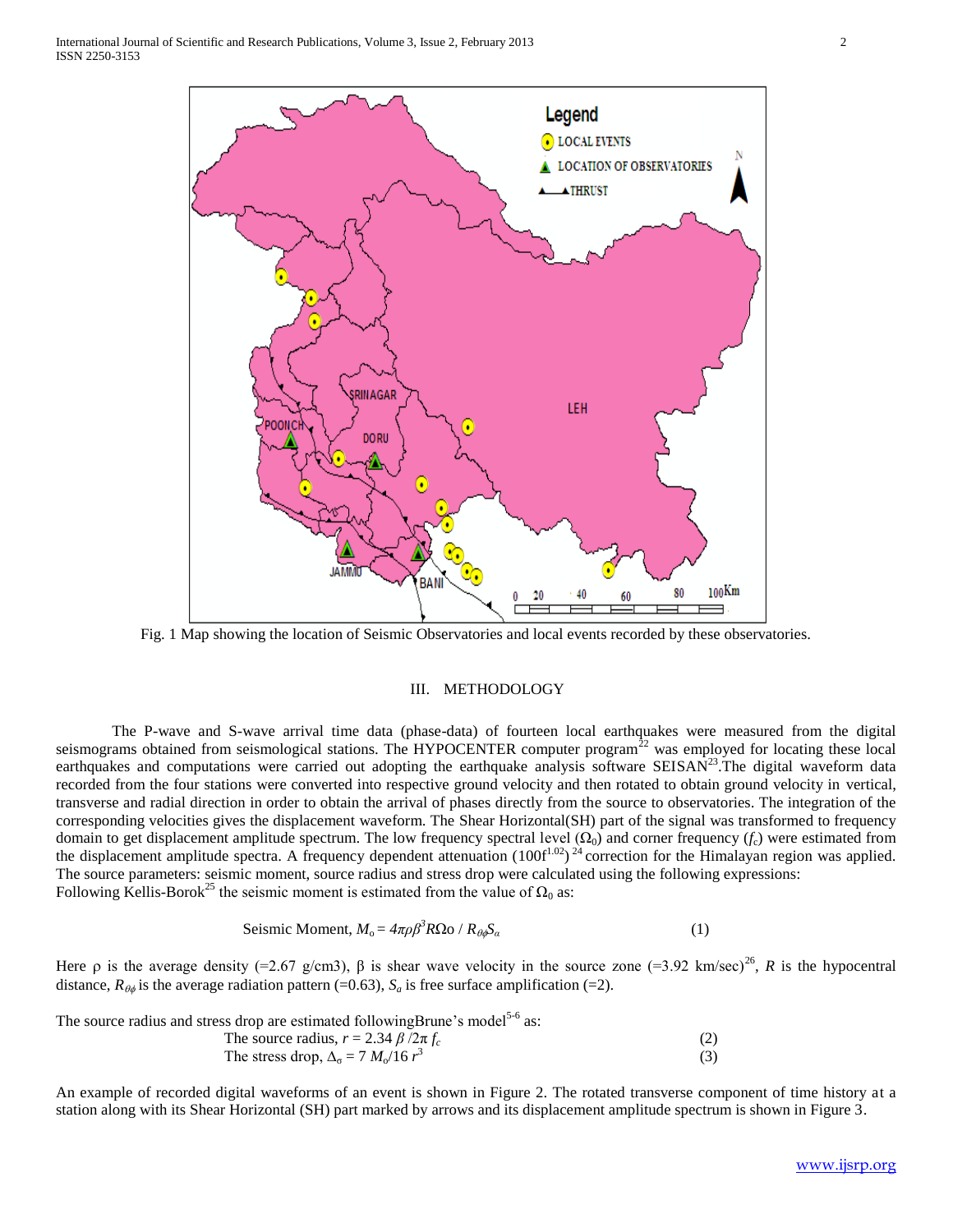

 $0.100$   $0.316$ <br>Frequency Hz Fig. 3: The rotated transverse component of an earthquake and its Shear Horizontal (SH) part shown in upper part of the figure and the displacement amplitude spectrum along with marked low frequency spectral level and high frequency spectral decay above *f*c in the lower part.

 $0.0316$ 

#### IV. RESULTS AND DISCUSSIONS

 $1.0$ 

The estimated source parameters namely seismic moment, source radius and stress drop along with their hypocentral parameters of the fourteen local seismic events are given in Table 1.

 $10.0$ 

 $3.2$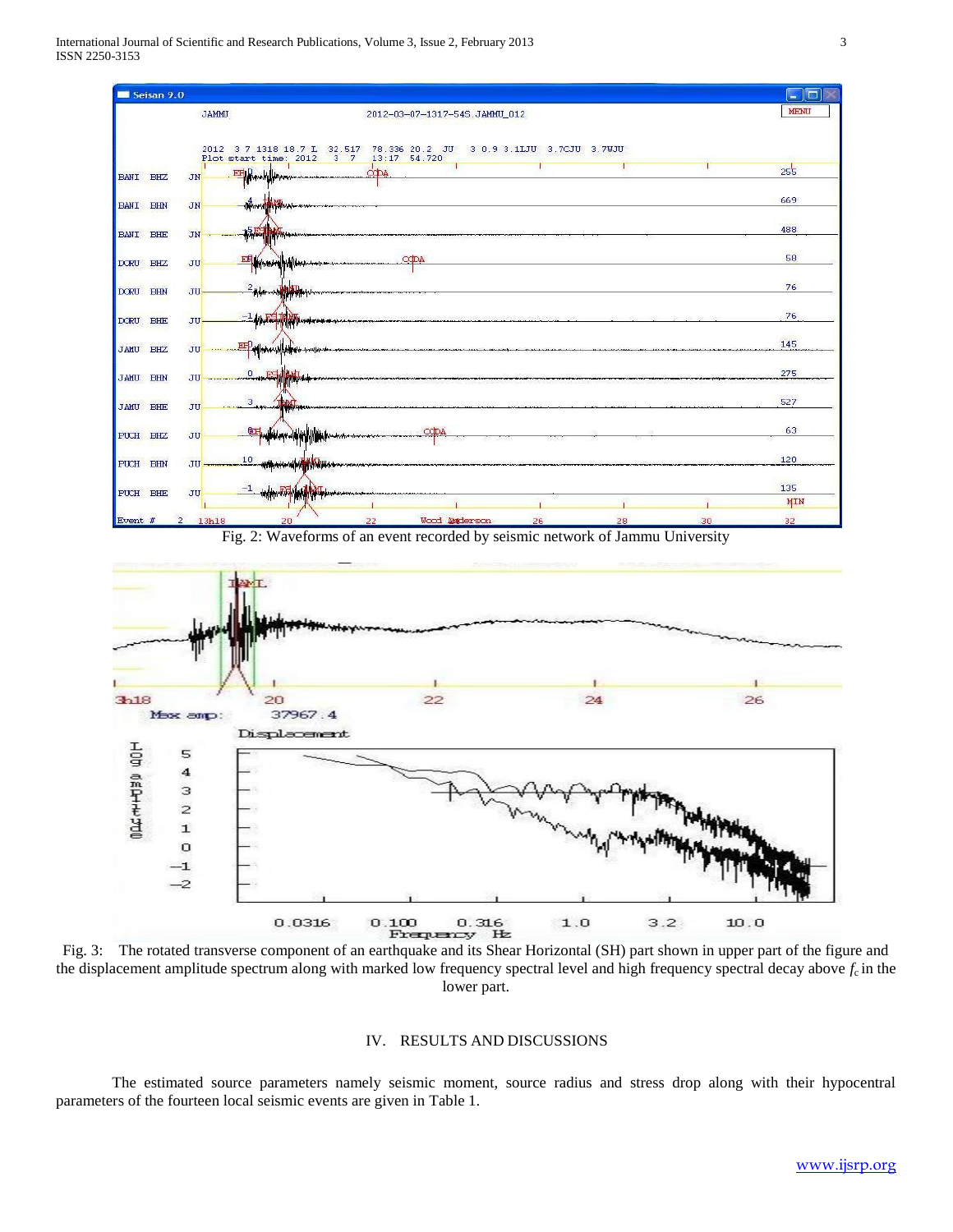| S.No                    | <b>Date</b> | <b>UTC Time</b> | Latitude | Longitude | Coda      | <b>Seismic</b>            | <b>Stress</b> | <b>Source</b> |
|-------------------------|-------------|-----------------|----------|-----------|-----------|---------------------------|---------------|---------------|
|                         | yyyymmdd    | HH:MM:SS.s      |          |           | Magnitude | Moment M <sub>o</sub>     | <b>Drop</b>   | Radius        |
|                         |             |                 |          |           |           | $(dyne-cm)$               | (bars) σ      | (km)          |
| 1                       | 20120104    | 16:31:18.54     | 33.593   | 74.759    | 3.7       | $4.47x10^{21}$            | 28.4          | 1.21          |
| $\overline{2}$          | 20120206    | 00:16:49.18     | 33.118   | 76.123    | 2.1       | $5.01x10^{19}$            | 0.5           | 0.504         |
| $\mathbf{3}$            | 20120221    | 19:55:48.20     | 35.354   | 74.003    | 2.9       | $2.82 \times 10^{20}$     | 4.2           | 0.5842        |
| $\overline{\mathbf{4}}$ | 20120225    | 21:41:18.27     | 32.966   | 76.200    | 1.7       | $4.47x10^{18}$            | 0.31          | 0.5           |
| 5                       | 20120307    | 13:18:18.73     | 32.518   | 78.332    | 3.8       | $6.31x10^{21}$            | 7.0           | 2.08          |
| 6                       | 20120402    | 06:30:17.42     | 32.260   | 74.242    | 2.4       | $5.01x10^{19}$            | 1.1           | 0.8           |
| 7                       | 20120405    | 22:34:56.02     | 34.920   | 74.447    | 3.0       | $3.98x10^{20}$            | 3.8           | 0.6           |
| 8                       | 20120406    | 10:54:48.08     | 32.502   | 76.464    | 2.6       | $1.0x\overline{10^{20}}$  | 1.5           | 0.8           |
| 9                       | 20120424    | 01:52:48.74     | 33.898   | 76.482    | 2.3       | $3.55x10^{19}$            | 2.5           | 0.5           |
| 10                      | 20120426    | 22:34:01.69     | 32.704   | 76.235    | 2.0       | $1.26x10^{19}$            | 0.08          | 0.5           |
| 11                      | 20120501    | 21:36:26.76     | 35.144   | 74.396    | 3.0       | $3.98x10^{20}$            | 4.61          | 0.456         |
| 12                      | 20120503    | 14:44:56.99     | 33.349   | 75.851    | 2.2       | $2.51x10^{19}$            | 0.18          | 0.5           |
| 13                      | 20120506    | 05:43:3.43      | 32.650   | 76.337    | 2.5       | $7.08x10^{19}$            | 1.5           | 0.5           |
| 14                      | 20120510    | 01:05:20.10     | 33.315   | 74.317    | 2.1       | $1.78x\overline{10^{19}}$ | 0.12          | 0.5           |
|                         |             |                 |          |           |           |                           |               |               |

Table 1: Showing Location of Earthquakes and source parameters of the events recorded by the Jammu University Seismic Network during January-May, 2012

The estimated seismic moment ranges from  $4.47x10^{18}$  to  $6.31x10^{21}$  dyne-cm and coda magnitudes of these events ranges from 1.7 to 3.8. The corner frequencies range from 0.63 Hz to 3.0Hz, and source radii calculated for these events ranges from 0.45 to 2.08 km. The stress drop of these events varies from 0.08 to 28.4 bars. These results are similar to the results obtained through earlier studies elsewhere in the Himalayan region $^{20, 27}$ .

#### V. CONCLUSION

The estimated source parameters for the fourteen local events (1.7≤M<sub>D</sub>≤3.8) recorded by the four seismic observatories installed in Jammu and Kashmir is the first such study carried out in the region. These source parameters have an importance in providing basic information for the assessment of seismic hazard in the region which experienced an earthquake of  $M<sub>w</sub>=7.6$  in 2005 taking a toll of about 87000 lives across the Line of actual Control in Jammu and Kashmir and Pakistan. Epicentres of these events located north of Panjal Thrust (PT) and Main Boundary Thrust (MBT). The seismic moments calculated for these events range from  $4.47x10^{18}$  to  $6.31x10^{21}$  dyne-cm; source radii from  $0.45$  to  $2.08$  km and stress drops from 0.08 to 28.4 bars which are similar to the events recorded in other parts of the Himalayan regions.

## **ACKNOWLEDGEMENTS**

The authors gratefully acknowledge funding of the research project by Seismology Division, Ministry of Earth Sciences, Govt. of India.